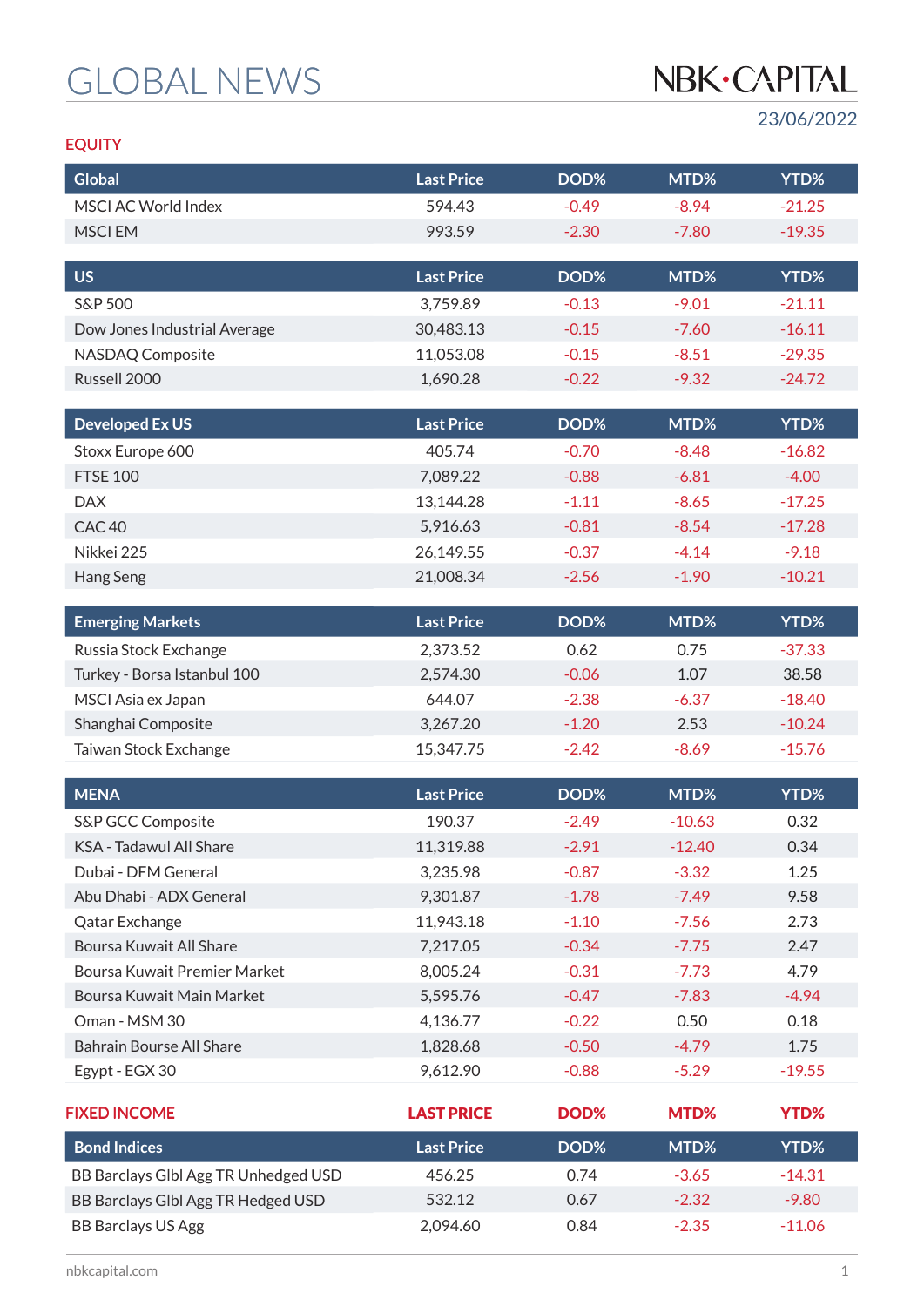# NBK·CAPITAL

| BB Barclays US Corp HY      | 2,135.92 | $-0.36$ | $-5.68$ | $-13.22$ |
|-----------------------------|----------|---------|---------|----------|
| <b>BB EM Corp TR</b>        | 259.27   | 0.18    | $-2.93$ | $-15.62$ |
| BB Barclays EM GCC Sukuk TR | 136.52   | 0.16    | $-1.12$ | $-6.04$  |
| <b>BB Barclays EM HY</b>    | 1,177.46 | $-0.17$ | $-5.81$ | $-16.26$ |
| <b>BB EM Sovereign TR</b>   | 333.85   | 0.17    | $-5.27$ | $-19.28$ |

| US Treasury Yields | <b>Current</b> | 3 M ago | $6M$ ago | $12M$ ago |
|--------------------|----------------|---------|----------|-----------|
| 3 Year             | 3.199          | 2.371   | 0.968    | 0.435     |
| 5 Year             | 3.230          | 2.399   | 1.242    | 0.855     |
| 10 Year            | 3.156          | 2.372   | 1.493    | 1.463     |

| <b>Developed Ex US Yields</b> | <b>Current</b> | 3 M ago | 6 M ago  | $12$ M ago |
|-------------------------------|----------------|---------|----------|------------|
| British 10 Year Gilt          | 2.499          | 1.646   | 0.925    | 0.780      |
| German 10 Year Bund           | 1.638          | 0.532   | $-0.250$ | $-0.164$   |
| Japan 10 Year Treasury        | 0.246          | 0.230   | 0.067    | 0.056      |

#### **COMMODITIES**

| Precious Metals | <b>Last Price</b>                     | DOD%        | MTD <sub>%</sub> | YTD%       |
|-----------------|---------------------------------------|-------------|------------------|------------|
| Gold Spot       | 1.837.72                              | 0.26        | 0.02             | 0.47       |
|                 | $\mathbf{r}$ . The state $\mathbf{r}$ | <b>DODA</b> | $\mathbf{F}$     | $\sqrt{2}$ |

| Energy             | Last Price | DOD%    | MTD%    | YTD%' |
|--------------------|------------|---------|---------|-------|
| WTI Crude          | 106.19     | $-4.03$ | $-7.40$ | 41.19 |
| <b>Brent Crude</b> | 111.74     | $-2.54$ | $-9.04$ | 43.66 |

#### **CURRENCIES**

| <b>Exchange Rates</b> | <b>Last Price</b> | DOD%    | MTD%    | YTD%    |
|-----------------------|-------------------|---------|---------|---------|
| EUR-USD               | 1.0566            | 0.31    | $-1.57$ | $-7.07$ |
| GBP-USD               | 1.2266            | $-0.09$ | $-2.67$ | $-9.36$ |
| USD-JPY               | 136,2600          | $-0.23$ | 5.90    | 18.40   |
| <b>KWD-USD</b>        | 3.2597            | 0.10    | $-0.20$ | $-1.39$ |
| USD-TRY               | 17.3444           | 0.07    | 5.73    | 30.37   |
| USD-EGP               | 18.7556           | 0.08    | 0.94    | 19.34   |

#### INTERBANK RATES

| Rates (%)                 | 1M    | 3M    | 6M    | <b>12M</b> |
|---------------------------|-------|-------|-------|------------|
| London Interbank          | 1.642 | 2.154 | 2.842 | 3.625      |
| US Term SOFR (CME)        | 1.505 | 2.004 | 2.581 | 3.168      |
| Saudi Interbank           | 2.243 | 3.253 | 3.432 | 3.788      |
| <b>Emirates Interbank</b> | 1.734 | 1.996 | 2.686 | 3.284      |
| Qatar Interbank           | 1.000 | 1.150 | 1.300 | 1.850      |
| Kuwait Interbank          | 1.813 | 2.125 | 2.375 | 2.688      |

*\*Last Price as of last business day*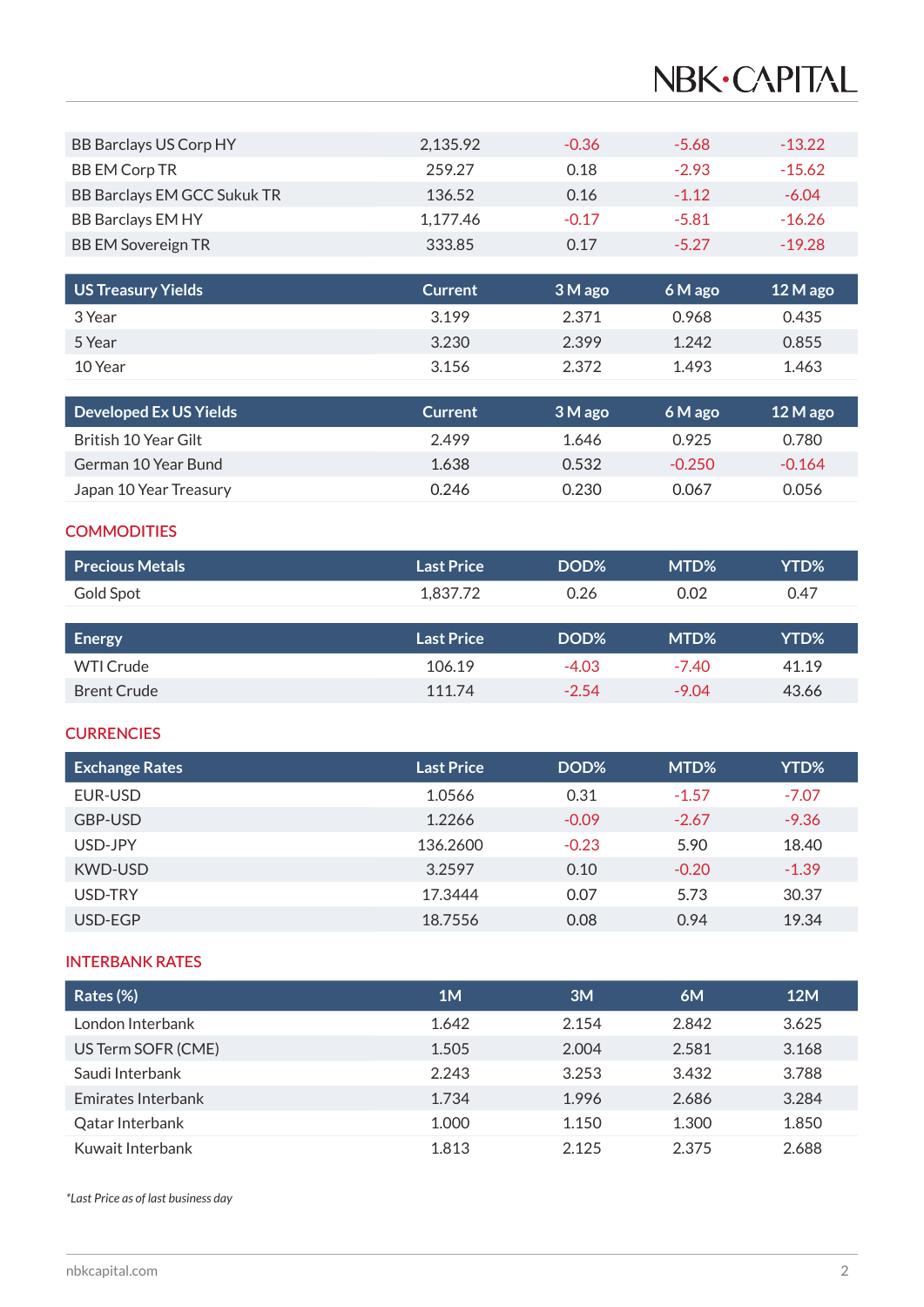## MENA NEWS

### OMAN OFFERING TO BUY UP TO \$1.75BLN OF OUTSTANDING BONDS

Oman has announced a tender offer to purchase for cash up to a total of \$1.75 billion of several of its outstanding bonds, excluding accrued interest, a bank document showed on Wednesday. Oman reserves the right to increase or decrease the aggregate tender amount and accept or reject any offers, the document from one of the banks on the deal showed. "The Issuer is making the Offers as part of its proactive debt management strategy," the document read. "The Notes purchased by the Issuer pursuant to the Offers may be cancelled, held or resold. Upon completion of the Offers, the Issuer intends to cancel the amount of Notes purchased pursuant to the Offers."

#### OMAN SEES 25% INCREASE IN REVENUE

The state's general budget has achieved an increase in actual revenue by more than 25 percent to reach more than OMR 11 billion by the end of 2021, the Minister of Finance said. According to Oman News Agency (ONA), the media meeting will review the performance of the final account of the state's general budget for the year 2021. It is organized by the Ministry of Finance. His Excellency Sultan bin Salim Al Habsi, Minister of Finance, said: "The state's general budget by the end of 2021 achieves an increase in actual revenues by 26.9 percent, registering OMR 11,195 million, compared to the approved budget by about OMR 8,640 million."

### SAUDI MINISTER UPDATES JOB TRANSFER LAW FOR FOREIGN WORKERS BETWEEN INDIVIDUAL FACILITIES

The Ministry of Human Resources and Social Development, through Qiwa platform, has updated the job transfer bylaw for foreign workers between individual facilities. The update is part of developing the policies and services of the ministry in light of the targets of the labor market strategy and increasing its efficiency and the level of labor rights. Updating the bylaw entails: "Allowing workers to move from an employer to a new employer without the transfer of the unpaid financial dues from the previous employer before the transfer, with calling on the new employer to pay financial amounts from the date of the transfer of the worker." This amendment is in favor of all sides through halting the accumulation of unpaid dues by the current employer and not incurring the new employer the burden of debts for previous periods during which he did not benefit from the worker's services.

### SAUDI MINISTRY ISSUES 6 DECISIONS TO LOCALIZE JOBS, PROVIDE 33,000 OPPORTUNITIES

Ministry of Human Resources and Social Development (MHRSD) issued six decisions to localize some jobs and activities, in cooperation with the supervisory entities. In a statement, the ministry indicated that the localized professions include licensed aviation, optics, customer service, regular inspection activities, outlets of postal and parcel delivery services, and outlets of seven business activities across the Kingdom. The move aims to provide Saudi nationals with more than 33,000 job opportunities, to raise their participation in the labor market and contribution to the economic system.

## INTERNATIONAL NEWS

#### POWELL SAYS SOFT LANDING 'VERY CHALLENGING;' RECESSION POSSIBLE

Federal Reserve Chair Jerome Powell gave his most explicit acknowledgment to date that steep interest-rate hikes could tip the US economy into recession, saying one is possible and calling a soft landing "very challenging." "The other risk, though, is that we would not manage to restore price stability and that we would allow this high inflation to get entrenched in the economy," Powell told lawmakers on Wednesday. "We can't fail on that task. We have to get back to 2% inflation."

#### CHINA'S PROPERTY SLUMP IS A BIGGER THREAT THAN ITS LOCKDOWNS

While global attention is focused on the economic impact of coronavirus lockdowns in Shanghai and Beijing, the slump in China's housing market is likely to have even more profound implications. An official index that tracks apartment